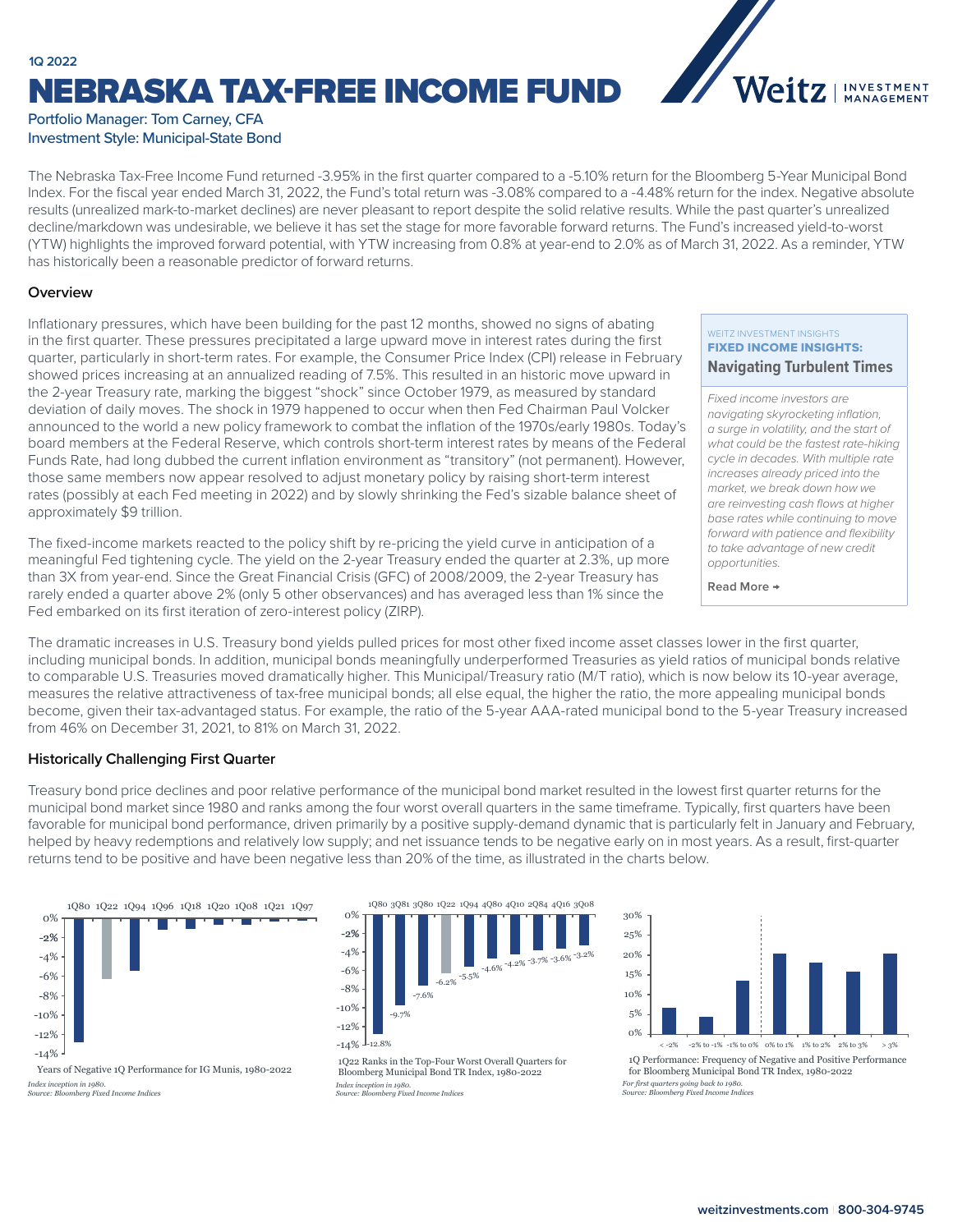

# NEBRASKA TAX-FREE INCOME FUND **1Q 2022**

# **Potentially Brighter Outlook**

Borrowing the phrase "it's always darkest before the dawn," and certainly realizing history is a very imperfect guide – after a negative first quarter, performance for municipal bonds has tended to be positive for the remainder of a year.

# **Performance After Negative 1Q**

| Index                                                     | 01 2022 Return | Worst 10 Return (excl. current) | <b>Total Return for Remain-der of Calendar</b><br>Year Fol-lowing Worst 10 Return | Average Return for Remain-der of Calendar Year<br>After Any Negative 1Q Performance* |
|-----------------------------------------------------------|----------------|---------------------------------|-----------------------------------------------------------------------------------|--------------------------------------------------------------------------------------|
| <b>Bloomberg Investment Grade</b><br>Municipal Bond Index | $-6.2%$        | $-12.8\%$ (1Q80)                | 4.4%                                                                              | 3.5%                                                                                 |
| Bloomberg High Yield Municipal<br>Bond Index              | $-6.5%$        | $-6.9\%$ (1Q20)                 | 12.6%                                                                             | 3.6%                                                                                 |
| Bloomberg Municipal Tax-able<br>Bond Index                | $-9.6%$        | $-4.4\%$ (1Q21)                 | 6.1%                                                                              | 4.2%                                                                                 |

*\*Represents total returns for the three quarters following a negative performance in 1Q. Source: Bloomberg Fixed Income Indices. Data time range: 1/1/1980- 3/31/2022*

#### **Top Quarterly Contributors**

No segment generated positive results in the quarter.

#### **Top Quarterly Detractors – every segment detracted from results in the quarter. Notable examples include:**

- School district general obligation bonds issued by Sarpy County; Bellevue, Nebraska, Public Schools; Papillion-La Vista, Nebraska, School District; and Wayne County, Nebraska, School District.
- Tax supported lease revenue bonds issued by Omaha, Nebraska; Public Facilities Corporation; and Gretna, Nebraska, certificates of participation.
- Higher education revenue bonds issued by Nebraska State College Facilities Corporation, and University of Nebraska Facilities Corporation (Health Center and College of Nursing Projects).
- Combined utility revenue bonds issued by Municipal Energy Agency of Nebraska, and Columbus Combined Revenue.
- General revenue bonds issued by Boys Town Village.
- Electricity and public power revenue bonds issued by Nebraska Public Power District and Public Power Generation Agency, Nebraska, Whelan Energy Center.

#### **Fiscal Year Performance**

For the fiscal year, nearly all segments contributed to negative Fund results. Largest declining segments included school district, tax supported lease revenue, higher education, general revenue, and electricity and public power bonds. Two segments contributed positively to fiscal year results – certain government and ad valorem lease revenue bonds.

#### **Portfolio Metrics**

Turning to portfolio metrics, the average effective duration of the Fund was unchanged in the quarter at 3.6 years on March 31, 2022. Average effective maturity was also unchanged at 3.6 years on March 31. Overall asset quality remains high, with approximately 92% rated A or better by one or more of the nationally recognized statistical rating organizations.

Following are additional details regarding the breakdown of our holdings. Our investments are broad, and they are all backed by a consistent philosophy: we strive to own only those investments we believe compensate us for the incremental credit risk. Our overall goal is to invest in a portfolio of bonds of varying maturities that we believe offer attractive risk-adjusted returns, taking into consideration the general level of interest rates and the credit quality of each investment.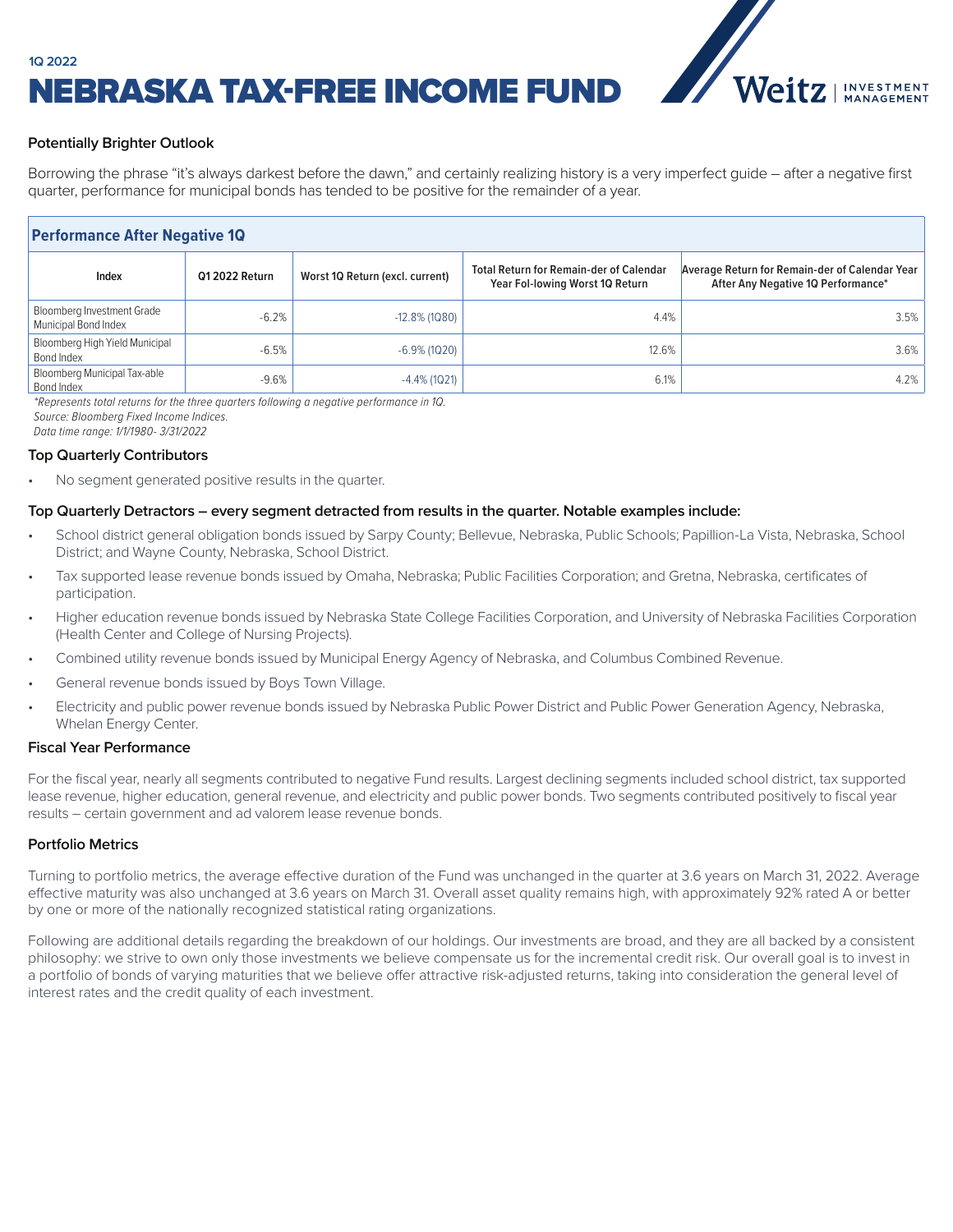# NEBRASKA TAX-FREE INCOME FUND



| <b>PORTFOLIO ALLOCATION</b>          |      |  |  |  |  |  |  |
|--------------------------------------|------|--|--|--|--|--|--|
| % of Portfolio as of 03/31/2022      |      |  |  |  |  |  |  |
| 59.4<br>Revenue                      |      |  |  |  |  |  |  |
| Power                                | 14.2 |  |  |  |  |  |  |
| Hospital                             | 9.2  |  |  |  |  |  |  |
| <b>Certificates of Participation</b> | 4.8  |  |  |  |  |  |  |
| Lease                                | 8.8  |  |  |  |  |  |  |
| <b>Higher Education</b>              | 4.3  |  |  |  |  |  |  |
| <b>Water/Sewer</b>                   | 5.9  |  |  |  |  |  |  |
| General                              | 7.3  |  |  |  |  |  |  |
| Airport/Transportation               | 3.0  |  |  |  |  |  |  |
| Housing                              | 1.9  |  |  |  |  |  |  |
| <b>General Obligation</b>            |      |  |  |  |  |  |  |
| <b>School District</b>               | 13.4 |  |  |  |  |  |  |
| City/Subdivision                     | 5.2  |  |  |  |  |  |  |
| County                               | 8.3  |  |  |  |  |  |  |
| State/Commonwealth                   | 0.6  |  |  |  |  |  |  |
| Pre-Refunded<br>7.4                  |      |  |  |  |  |  |  |
| Cash Equivalents / Other<br>5.7      |      |  |  |  |  |  |  |

| <b>CREDIT QUALITY</b><br>% of Portfolio as of 03/31/2022 |      |  |  |  |
|----------------------------------------------------------|------|--|--|--|
| AAA/Aaa                                                  | 6.1  |  |  |  |
| AA/Aa                                                    | 65.9 |  |  |  |
| A                                                        | 19.8 |  |  |  |
| BBB/Baa                                                  | 0.8  |  |  |  |
| BB/Ba                                                    | 0.0  |  |  |  |
| R                                                        | 0.0  |  |  |  |
| CCC                                                      | 0.0  |  |  |  |
| Non-Rated                                                | 2.6  |  |  |  |
| <b>Cash Equivalents</b>                                  | 4.8  |  |  |  |

*Source: Bloomberg Analytics*

*Source: Bloomberg Analytics*

## **Average Annual Total Returns (%)**

| AS OF 03/31/2022                 |         |         |                   |        |                   |                  |                       |             |               |
|----------------------------------|---------|---------|-------------------|--------|-------------------|------------------|-----------------------|-------------|---------------|
|                                  | YTD     | -vear   | 3-year            | 5-year | 10-year           | Since Inception* | <b>Inception Date</b> | Net Expense | Gross Expense |
| Nebraska Tax-Free In-come Fund   | $-3.95$ | $-3.08$ | 0.68              | 1.08   | 1.05 <sub>1</sub> | 4.19             | 10/01/1985            | 0.45%       | 0.98%         |
| Bloomberg 5-Year Mu-nicipal Bond | $-5.10$ | $-4.48$ | 0.85 <sub>1</sub> | 1.51   | 1.78              | N/A              | $\sim$                |             |               |

This material must be preceded or accompanied by a **[prospectus or summary prospectus](https://weitzinvestments.com/resources/product-literature/default.fs)**.

The opinions expressed are those of Weitz Investment Management and are not meant as investment advice or to predict or project the future performance of any investment product. The opinions are current through 04/21/2022, are subject to change at any time based on market and other current conditions, and no forecasts can be guaranteed. This commentary is being provided as a general source of information and is not intended as a recommendation to purchase, sell, or hold any specific security or to engage in any investment strategy. Investment decisions should always be made based on an investor's specific objectives, financial needs, risk tolerance and time horizon.

#### **Data quoted is past performance and current performance may be lower or higher. Past performance is no guarantee of future results. Investment return and**  principal value of an investment will fluctuate, and shares, when redeemed, may be worth more or less than their original cost. Please visit [weitzinvestments.com](https://weitzinvestments.com/funds/performance.fs) **for the most recent month-end performance.**

Investment results reflect applicable fees and expenses and assume all distributions are reinvested but do not reflect the deduction of taxes an investor would pay on distributions or share redemptions. Net and Gross Expense Ratios are as of the Fund's most recent prospectus. Certain Funds have entered into fee waiver and/or expense reimbursement arrangements with the Investment Advisor. In these cases, the Advisor has contractually agreed to waive a portion of the Advisor's fee and reimburse certain expenses (excluding taxes, interest, brokerage costs, acquired fund fees and expenses and extraordinary expenses) to limit the total annual fund operating expenses of the Class's average daily net assets through 07/31/2022.

The Net Expense Ratio reflects the total annual operating expenses of the Fund after taking into account any such fee waiver and/or expense reimbursement, if any; total returns would have been lower had there been no waivers or reimbursements.

On 12/29/2006, the Nebraska Tax-Free Income Fund succeeded to substantially all of the assets of Weitz Income Partners Limited Partnership. The investment objectives, policies and restrictions of the Fund is materially equivalent to those of the Partnership, and the Partnership was managed at all times with full investment authority by the Investment Adviser. The performance information includes performance for the Partnership. The Partnership was not registered under the Investment Company Act of 1940 and, therefore, were not subject to certain investment or other restrictions or requirements imposed by the 1940 Act or the Internal Revenue Code. If the Partnership had been registered under the 1940 Act, the Partnership's performance might have been adversely affected.